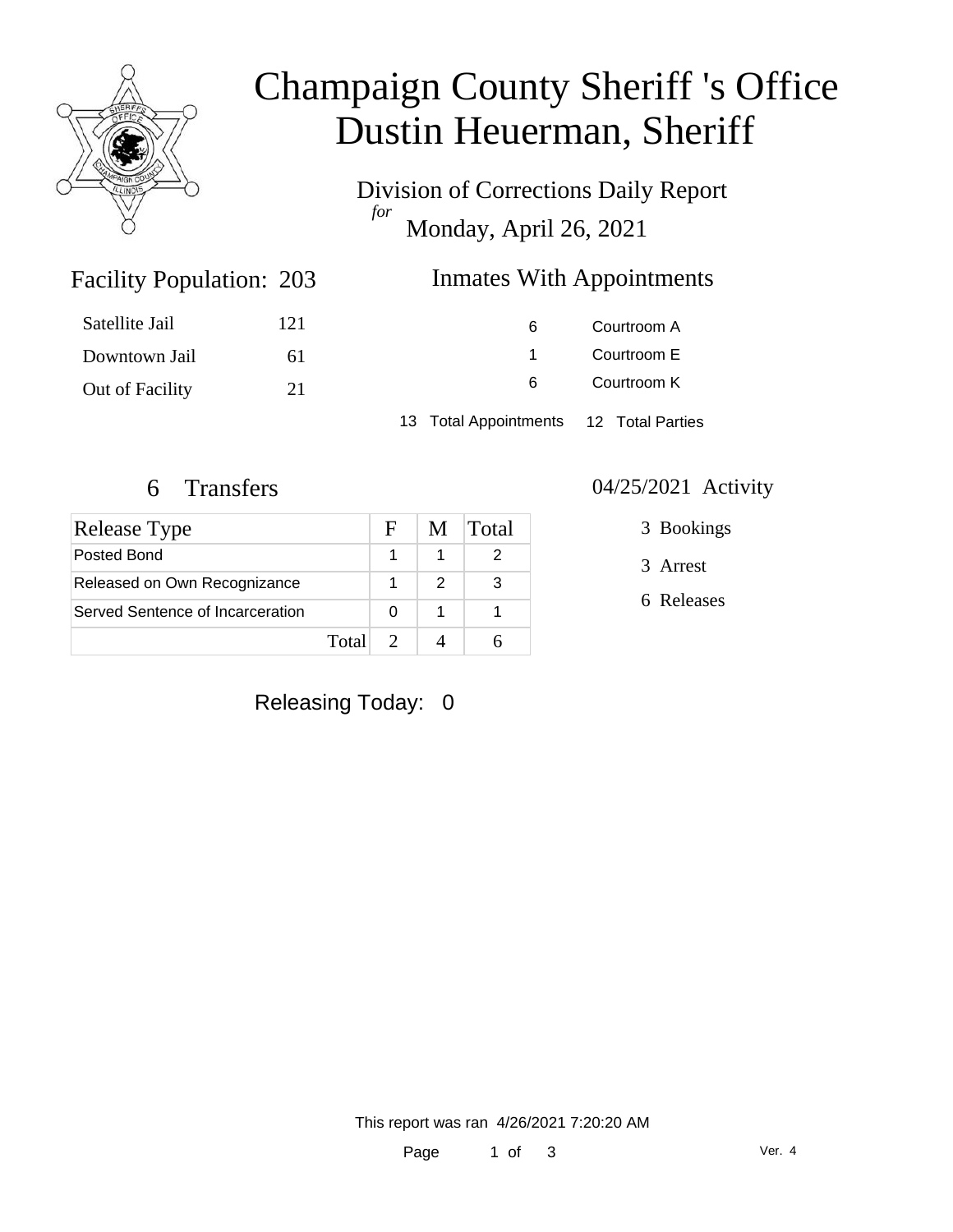

# Champaign County Sheriff 's Office Dustin Heuerman, Sheriff

Division of Corrections Daily Report *for* Monday, April 26, 2021

#### Custody Status Count

- Electronic Home Dentention 20
	- Felony Arraignment 4
	- Felony Pre-Sentence 7
	- Felony Pre-Sentence DUI 1
		- Felony Pre-Trial 111
	- Felony Sentenced CCSO 3
	- Felony Sentenced IDOC 35
		- Hold Other 1
		- Hold Sentenced IDOC 3
	- Misdemeanor Arraignment 2
		- Misdemeanor Pre-Trial 3
			- Petition to Revoke 1
			- Remanded to DHS 11
		- Traffic Sentenced CCSO 1
			- Total 203

This report was ran 4/26/2021 7:20:20 AM